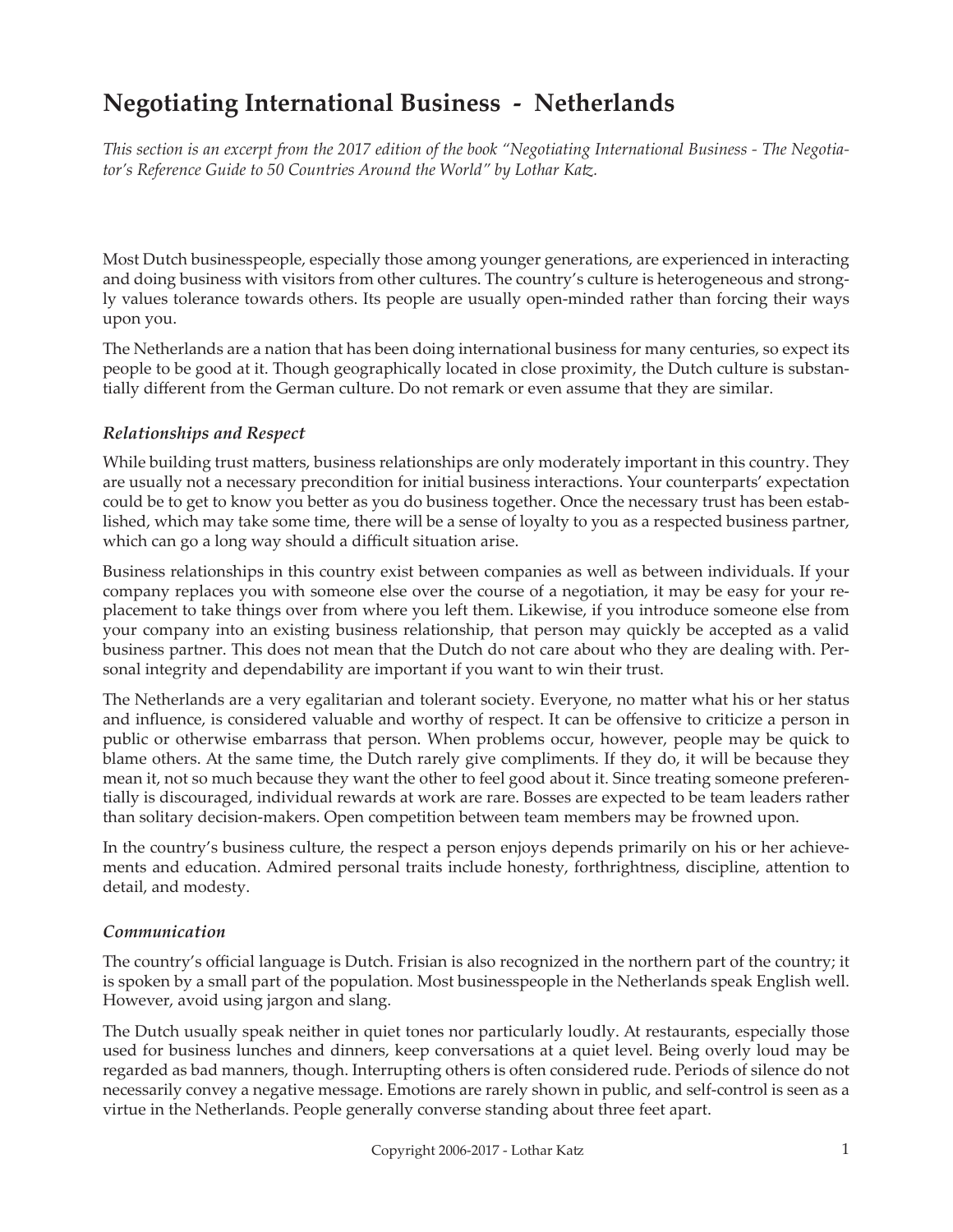Communication can be very direct in the Netherlands. The Dutch value straightforwardness and honesty much more highly than tact or diplomacy. They dislike vague statements and openly share opinions, concerns, and feelings with others. The concept of '*saving face*' is not important in this country. While you want to remain respectful, pointing out mistakes is accepted and often appreciated. Being blunt is often much better than appearing evasive or deceptive. Avoid giving ambiguous answers such as 'We will consider it,' 'This will take further investigation,' or 'Perhaps' if your real answer is 'no.' If you do not want to reply with a straight 'no,' it may be best not to give any answer – the message will be clearly understood. If something is against company policy or cannot be done for other reasons, your counterparts will likely say so. They may view this as a simple statement of fact and might not understand that someone else could consider this directness insensitive. Being overly polite is a mistake - people will suspect that you are about to ask a special favor.

The Dutch use body language sparingly, although facial expressions and other clues can be quite telling, especially if they dislike an idea or proposal. They may make some physical contact, such as a backslap as a sign of friendship, but there is usually not a lot of it. Eye contact should be frequent, almost to the point of staring, as this conveys sincerity and helps build trust.

### *Initial Contacts and Meetings*

Having a local contact can be an advantage but is usually not a necessary precondition to doing business in the Netherlands. However, introductions by reputable institutions such as a local bank or investment house may open doors faster. Having local people who could serve as a reference may also help. Negotiations in the Netherlands may be conducted by individuals or teams of negotiators.

If possible, schedule meetings at least one to two weeks in advance. Agreeing on an agenda upfront is useful. It will be strictly followed. Do not cancel a meeting on short notice since doing so could be viewed as rude. At any meeting, whether business or social, it is best to be right on time. Avoid being more than 5 to 10 minutes late, and call ahead if you will be.

Names are usually given in the order of first name, family name. Use *Mr./Ms.* or *Mijnheer/Mevrouw* plus the family name. If a person has a title, such as *Doctor* or *Professor*, use it instead, followed by the family name. Only close friends call each other by their first names. You may never get to that point in a business relationship, although it is becoming more common among younger people. Introductions are accompanied by firm handshakes.

The exchange of business cards is an essential step when meeting someone for the first time, so bring more than you need. Almost all businesspeople in the Netherlands read English, so there is no need to have your card translated. Show doctorate degrees on your card and make sure that it clearly states your professional title, especially if you have the seniority to make decisions. When presenting your card, smile and keep eye contact, then take a few moments to look at the card you received.

Meetings either start with a few minutes of 'small talk' or get right down to business. A sense of humor is appreciated, but know that Dutch humor is often dry and earthy. They may not appreciate witty remarks or complicated analogies. One's private life has no place in meetings, and personal comments should be avoided. Business is a serious matter in the Netherlands, and meetings can be quite formal. While the primary purpose of the first meeting is to become acquainted, the discussion will mostly focus on business topics. It is vital to come well prepared as the Dutch hate wasting time.

Presentation materials should be attractive, with good and clear visuals. Keep your presentation succinct and methodically thought out. Since they value directness, be straightforward about both positive and negative aspects. The Dutch are generally suspicious of hype and exaggerations and may respond negatively to an aggressive sales approach that might be effective in the United States. They often look for deficiencies in your products or services and may openly draw your attention to them. Know your topic well, and use logical arguments and concrete examples to back up your proposals. Having your English-language handout materials translated to Dutch is not required but will be appreciated.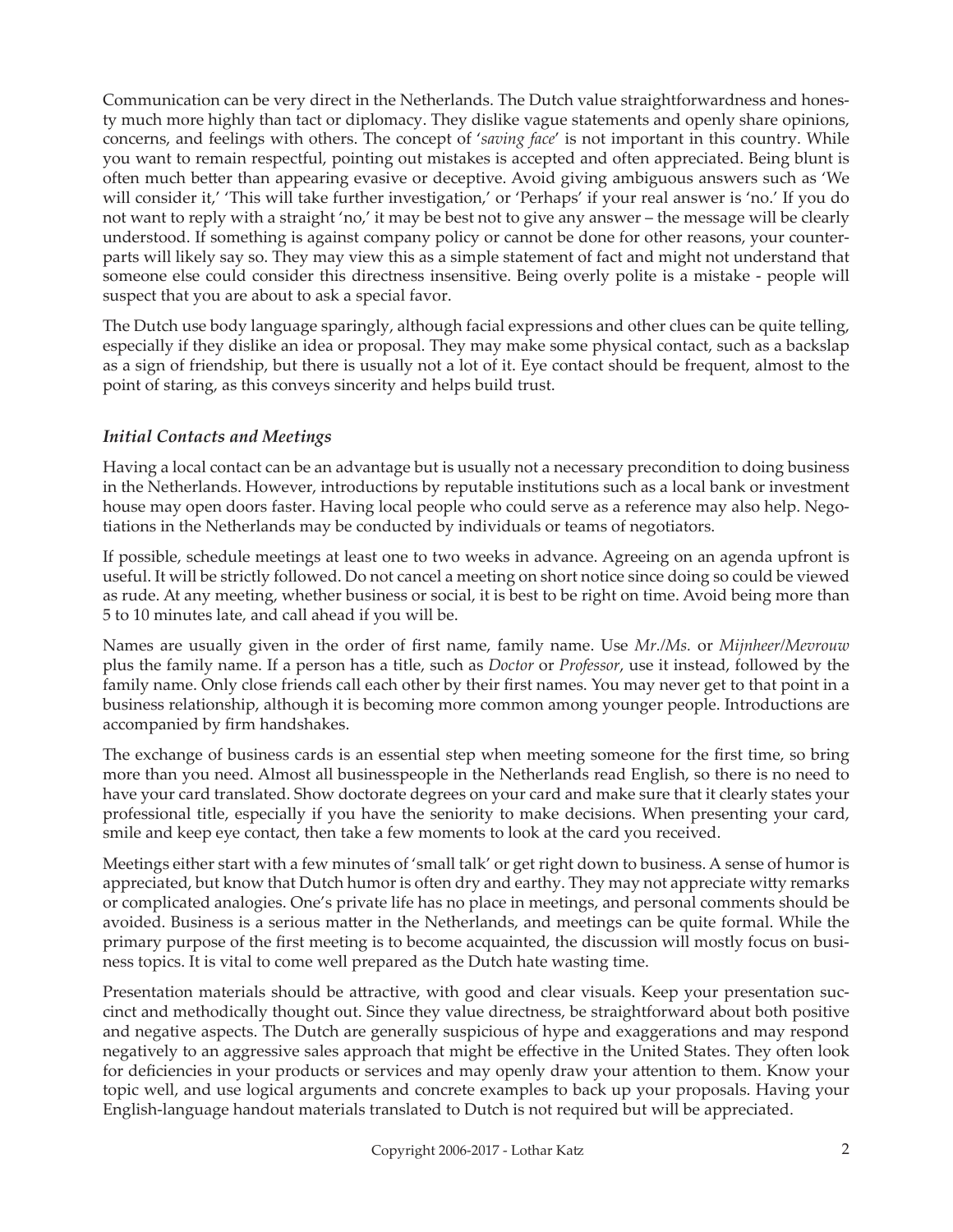### *Negotiation*

**Attitudes and Styles –** To the Dutch, negotiating is usually a joint problem-solving process. Buyer and seller in a business deal are equal partners who both own the responsibility to reach agreement. They may focus equally on near-term and long-term benefits. The primary negotiation style is cooperative, but people may be unwilling to agree with compromises unless it is their only option to keep the negotiation from getting stuck. Since the Dutch believe in the concept of win-win, they expect you to reciprocate their respect and trust. It is strongly advisable to be straightforward while remaining respectful and cooperative.

Should a dispute arise at any stage of a negotiation, you may be able to reach resolution by focusing on logical reasoning and facts. Depending on the situation, apologizing may also make the Dutch more conciliatory.

**Sharing of Information –** Dutch negotiators believe in information sharing as a way to build trust. This does not mean that they will readily reveal everything you might want to know during your negotiation. However, negotiations can become very difficult if one side appears to be hiding information from the other.

**Pace of Negotiation –** Expect the bargaining phase to be fairly swift, though decisions may take a long time. This assumes that enough time was available for the local side to plan and organize their approach. The Dutch are not very good at improvising. While diligent, Dutch businesspeople are less obsessive over details than Germans are and strive to conclude negotiations quickly if possible. This does not mean that they will readily accept unfavorable terms.

The Dutch generally prefer a monochronic work style. They are used to pursuing actions and goals systematically, and they dislike interruptions or digressions. When negotiating, they often work their way down a list of objectives in sequential order, bargaining for each item separately, and may be unwilling to revisit aspects that have already been agreed upon. They might have little tolerance for more polychronic counterparts challenging this approach, which they view as systematic and effective. This rigid style can be difficult to tolerate for negotiators from highly polychronic cultures, such as most Asians, Arabs, some Southern Europeans, or most Latin Americans, who could view it as closed-minded and overly restrictive. In any case, do not show irritation or anger when encountering this behavior. Instead, be willing to bargain over some items individually. Otherwise, clearly indicate that your agreement is conditional and contingent on other items.

**Bargaining –** While the Dutch are not overly fond of bargaining and dislike haggling, they can be quite good at both. The bargaining stage of a negotiation may take longer than in the United States, but not excessively so. Prices rarely move by more than 20 to 30 percent between initial offers and final agreement. Leave yourself room enough for concessions and prepare alternative options since your Dutch counterparts may outright refuse some aspects of your proposal. Ask the other side to reciprocate if you make concessions. Focus your arguments on concrete facts and information. Exaggerated claims or bragging will not help your position at all.

The Dutch prefer to negotiate in a very straightforward style. They use deceptive techniques only infrequently, such as telling lies, sending fake non-verbal messages, pretending to be disinterested in the whole deal or in single concessions, misrepresenting an item's value, or making false demands and concessions. Do not lie at or otherwise grossly mislead your counterparts, as doing so could damage, even destroy, business relationships. Carefully orchestrated, 'good cop, bad cop' can be an effective tactic to use in your own negotiation approach. Businesspeople rarely claim 'limited authority' since decision making is either a group process or they have the necessary empowerment. Do not use the technique yourself since the Dutch will believe they are 'talking with the wrong person.'

Negotiators in the country may use pressure techniques that include opening with their best offer, showing intransigence, making final offers, or applying time pressure. When using similar tactics yourself,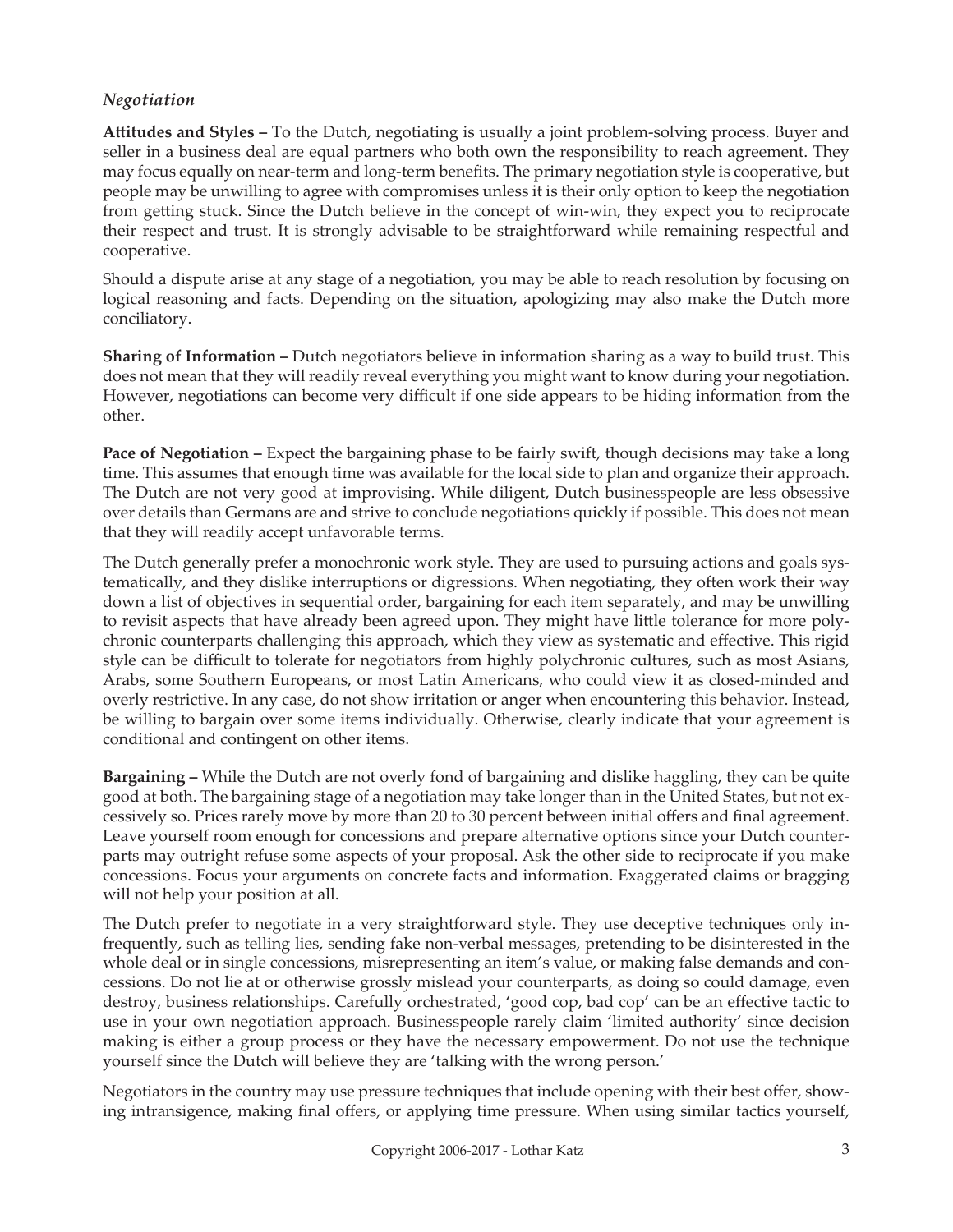clearly explain your offer and avoid being aggressive. Periods of silence in conversations are normal and may not represent an attempt to use it as a negotiation technique. Be careful when using pressure tactics such as making expiring offers or nibbling. Your counterparts could consider these inappropriate unless they are strongly interested in your offer and clearly understand the rationale behind the approach. Otherwise, while the negotiation is not necessarily over, it may become less constructive.

While Dutch negotiators may occasionally appear aggressive, this usually only reflects their direct and blunt style rather than any tactical behavior. They will not shy away from open confrontation if challenged, though. Attempts to gain advantages by being aggressive with a large Dutch company likely work against you. Threats and warnings, openly displayed anger, or walkouts may be used to some degree, but they are normally based upon calculated negotiation strategies rather than aggressive attitudes. Extreme openings are viewed as inappropriate and may upset your Dutch counterparts. It is best to open with an offer that is already in the ballpark of what you really expect.

Emotional negotiation techniques, such as attitudinal bargaining, sending dual messages, attempting to make you feel guilty, or grimacing, may occasionally be employed. It is best to remain calm. Appeals to personal relationships are very rare. Dutch businesspeople often employ defensive tactics such as changing the subject, blocking, asking probing or very direct questions, making promises, or keeping an inflexible position. When making promises, know that your counterparts will expect you to keep them. If you fail to live up to what you promised, they may lose trust and may even call off the deal.

Corruption and bribery are very rare in the Netherlands. It is strongly advisable to stay away from giving gifts of significant value or making offers that could be read as bribery.

**Decision Making –** Dutch companies are rarely very hierarchical. Decision making is a group process through which consensus is established and during which all team members involved get opportunities to voice their opinion. The authority to make decisions often resides with managers at lower levels of the organization without requiring further executive approval. The role of senior managers is to dispense information, provide guidance, and coordinate the decision making as needed. They do not have 'final say.' This can be confusing for negotiators from other western countries who may be looking to identify the 'key decision maker' in an organization, while in reality such a role may not exist at all. Decision making can take a long time and requires a great deal of patience. It is very important to learn about the company structure and win the support of people at all organizational levels who are involved in the negotiation, rather than focusing on upper management only. Once a decision has been made, it may be very difficult to change.

Unlike in most other cultures, there can be huge differences in the decision process depending on whether the Dutch negotiate at home or abroad. Through their tradition as traders in international markets, they have learned that success abroad may require swift decisions. Accordingly, Dutch businesspeople traveling abroad often have sufficient decision-making authority to close deals themselves. It can be advantageous to invite a Dutch counterpart to meet in your home country as a way to speed up the negotiation process.

When making decisions, businesspeople may apply universal principles rather than considering the specific situation. They often dislike 'making exceptions,' even when arguments speak in favor of doing so. Personal feelings and experiences are considered irrelevant in business negotiations, so people focus on empirical evidence, logical arguments, and objective facts. Most Dutch are moderate risk takers.

### *Agreements and Contracts*

Capturing and exchanging meeting summaries can be an effective way to verify understanding and commitments. Oral agreements and statements of intent may already be legally binding and are usually dependable, though they do not substitute for written contracts. Actions that have been agreed upon are